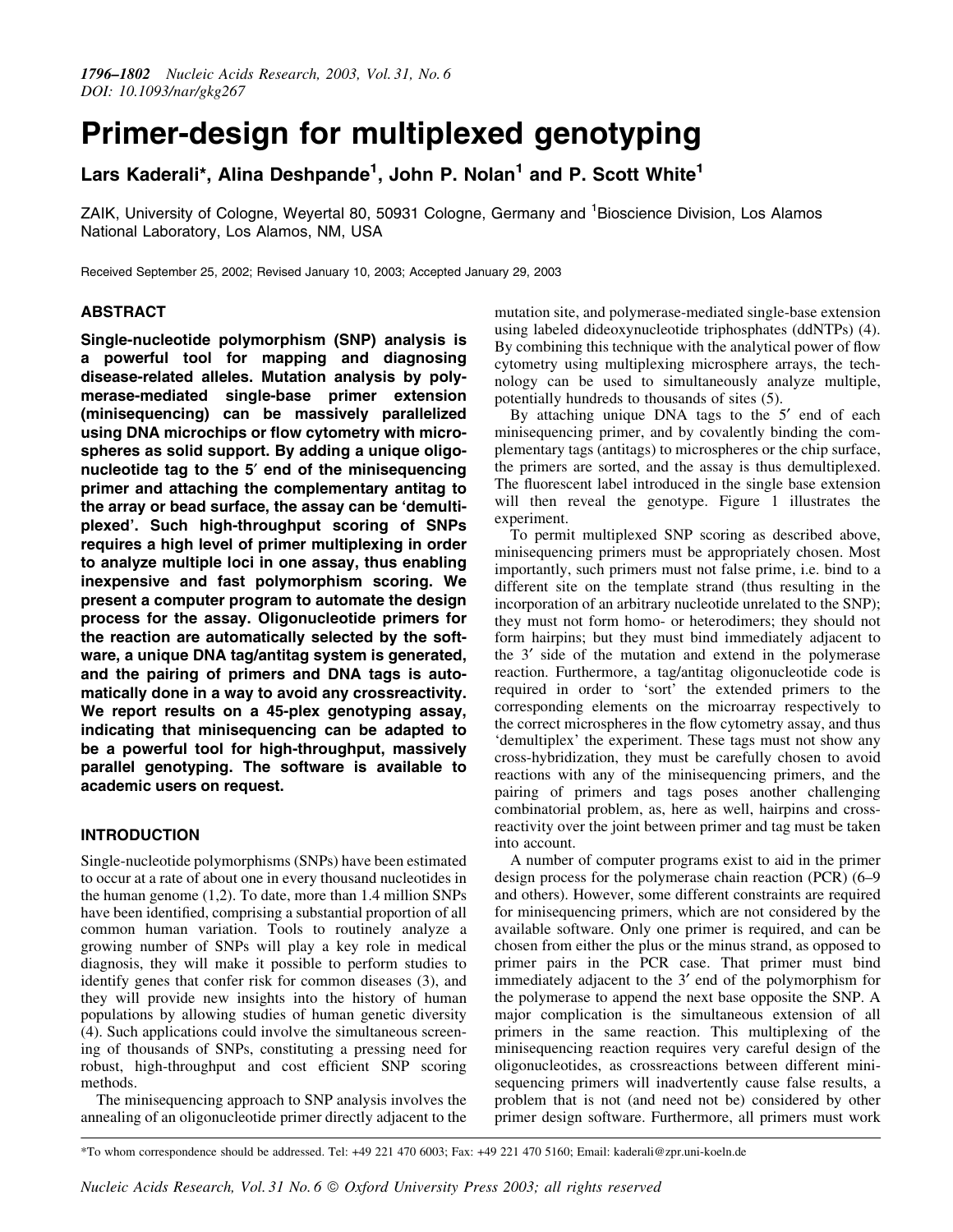

Figure 1. Flow cytometry based minisequencing. Step one involves annealing of the primer-tag oligomers to the template strand, adjacent to the polymorphism sites. In step two, the polymerase extends the primer by fluorescently labeled ddNTPs. Step three involves dissociation of the primer and the template strand, and annealing between the tags and their microsphere or array bound antitags. Finally, microsphere color (or array spot position) and base label reveal genotype.

under the same reaction conditions, most importantly, the same temperature, T. It is thus essential to use an accurate model to predict nucleic acid hybridization.

#### METHODS

#### Free energy calculation

Given two arbitrary DNA single strands, we now tackle the question of whether they will form a stable duplex at some given temperature. We use the nearest neighbor model (10) for the thermodynamic considerations. However, its application requires prior knowledge about which base pairs form in the annealing reaction. The situation is further complicated as the duplex may contain bulges and loops  $(11–13)$ .

The Smith–Waterman alignment algorithm (14) is widely used in bioinformatics to align similar subsequences in two given sequences. It calculates a local alignment between the two sequences and returns the optimum alignment found, maximizing or minimizing a score  $w(x,y)$  over nucleotide or amino acid pairs formed in the alignment. The algorithm returns the optimum alignment of subsequences, allowing both gaps and mismatches in the two sequences.

We use the Smith-Waterman alignment algorithm to determine the minimum free energy alignment of two DNA strands at a given, fixed temperature. Thus, instead of using a score on amino acid pairs as in the original algorithm, we use the nearest neighbor  $\Delta G$  parameters. Note that some modifications to the original algorithm are required to account for the nearest neighbors, however, this is relatively straightforward and can be done by storing additional information in the dynamic programming table. Thus, given two single DNA sequences, the algorithm computes the most stable interaction the strands can form, and returns free energy change  $\Delta G$  for the nucleation reaction. The alignment returned may contain gaps, which correspond to bulges or loops in the DNA duplex. If  $\Delta G$  < 0, the model predicts favorable energetics for the nucleation reaction, and we assume that the DNA strands interact in the experiment. Note that T is fixed in the calculation and should be set to the temperature at which primer and template annealing is carried out in the experiment, or some lower temperature if an additional `margin of safety' is desired.

#### Minisequencing primer selection

The SBEprimer program has been implemented to automate the minisequencing primer design process. It designs sets of mutually compatible primers that will minimize the number of experiments required to genotype a given number of polymorphic sites, proceeding through seven iterative steps. (i) Read template sequence and SNP locations. (ii) For each SNP, check if either of the plus-strand or minus-strand primers adjacent to the SNP will false prime. If so, remove the primer. (iii) Generate list of primers adjacent to SNP from both plus and minus strands, requiring the primer length to be within some given limits and the melting temperature to be higher than the reaction annealing temperature. (iv) Check each primer candidate for hairpins and homodimer formation; remove any candidate forming hairpins or homodimer. (v) Calculate all interactions between different primer candidates. (vi) Choose maximal sets of mutually compatible primer candidates, such that each polymorphism has exactly one primer in exactly one primer set. (vii) Output primer sets.

We discuss these steps in more detail in the following.

False priming check (step 2). The minisequencing primer for one polymorphism site can be chosen from either the plus or the minus strand, but it must bind immediately adjacent to the SNP. We speak of the `plus' and `minus' primer in the following; note, however, that for now we make no assumptions regarding the length of the primer, i.e. we do not fix its 5' end for the time being. By choosing the primer such that its 3' end binds adjacent to the SNP, the next base added to the primer by the polymerase will oppose the polymorphism and hence allow its typing. However, if the primer binds somewhere else and the polymerase extends there, a false signal is generated. It is thus a requirement to exclude any primer that will false prime.

It has been shown that the polymerase reaction requires the terminal 3¢ end bases of the primer to form stable base pairs with the template (15). Our procedure to identify potential false priming sites uses a hashtable of all 4mers, for each such 4mer storing a list of the plus and minus primers that contain the reverse Watson-Crick complement of that 4mer at their 3<sup>'</sup> end (considering two primers for each polymorphic site, the plus and the minus primer, and leaving their 5' end open for the time being). This hashtable is then used in a routine that screens the entire template sequence and its complement. For each 4mer in the template sequence, it checks the list of primers contained in the corresponding list in the table, and checks for potential false priming. The program attempts to extend the 4mer duplex, checking if a stable interaction (with negative free energy  $\Delta G$ ) is possible. The extension is done using a variant of the Smith–Waterman alignment algorithm, thus again allowing for bulges and loops in the duplex. The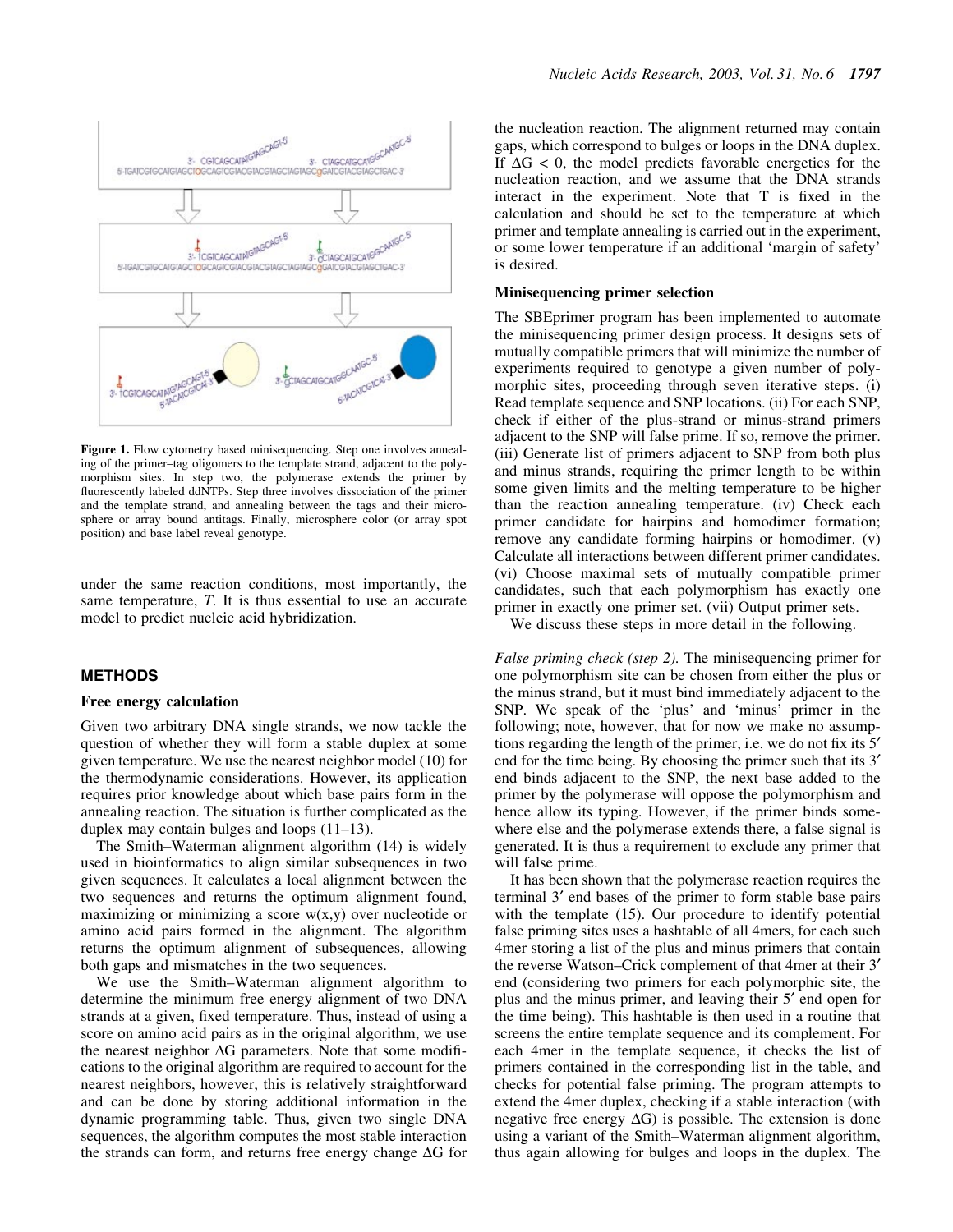extension is aborted if either a negative free energy interaction has been found (and the primer is consequently removed from the candidate set), or a threshold `maximum primer length' has been reached.

Primer candidate evaluation (steps 3 and 4). The program will then evaluate the remaining candidates further. We will now consider the primer length as well, which has been neglected so far. To do so, SBEprimer will generate all primers from both the plus and minus strand of each SNP (provided they have not been excluded in step 2) of length between two given parameters *minlen* and *maxlen*, and with melting temperature  $T_m$  above the PCR annealing temperature.

Subsequently, SBEprimer checks for homodimer and hairpin formation. The homodimer check is done by simply calculating the minimum free energy alignment of a primer candidate with itself.

We have tried several different simple heuristics for the hairpin check. Our results indicate that, whenever one of these predicts a hairpin, the homodimer check will also show potential homodimer formation (data not shown). We have thus decided against a dedicated hairpin check module, but consider this to be covered by the homodimer module as well.

Primer multiplexing evaluation (steps 5 to 7). Finally, the primers must be chosen for the multiplexing assay. Given a set S of SNPs and a list  $C_i$ ,  $i \in \{1..|S|\}$  of primer candidates for each  $s \in S$ , the task is to generate disjoint sets  $P_1$ .. P<sub>m</sub> of primers that will fulfil the following criteria. (i) For each SNP i, exactly one primer from  $C_i$  must be in  $\bigcup_{j=1}^m P_j$ . This means that each SNP is genotyped by a primer in one set. (ii) Any two primers  $p_a$  and  $p_b$  from the same set  $P_i$  'work together', i.e. no heterodimer formation occurs between any two primers within the same set. Hence, the primers in one set  $P_i$  can be multiplexed. (iii) The number  $m$  of different sets is minimized. m corresponds to the number of experiments that have to be run separately in order to genotype all polymorphisms. Ideally,  $m=1$ .

The multiplexing module involves the prediction of all pairwise interactions between any of the primer candidates from distinct SNPs. These interactions are calculated using the minimum free energy alignment algorithm, as described above. Again, we assume that two given primers interact if  $\Delta G < 0$ , and will not interact otherwise.

We then use a graph theoretic model to solve the problem. Create an undirected graph  $G = (V, E)$  with vertex set V and edge set  $E$  as follows: for each primer candidate left after step 5, create one vertex  $v \in V$ , then label each vertex with the identifier of the polymorphism genotyped by the corresponding primer and finally, create an edge  $(v_1, v_2) \in E$  between two vertices  $v_1$  and  $v_2$ , if the minimum free energy alignment for the corresponding primers shows negative  $\Delta G$ , i.e. if the corresponding primers interact, and if they bear different SNP labels (and hence genotype different polymorphisms). Figure 2 illustrates the construction.

The multiplexing primer selection problem then transforms to a special version of the graph coloring problem. In the graph coloring problem, the task is to assign a color to each vertex, where no adjacent vertices [vertices  $v_1$ ,  $v_2$  connected by an edge  $(v_1, v_2) \in E$  can have the same color, and the number of



Figure 2. Sample instance of the generalized graph coloring problem. The vertices correspond to primer candidates, two vertices being connected when the corresponding primers interact and genotype different polymorphisms. Two vertices with equal numbers type the same SNP. The dark black vertices constitute an optimum solution, as one vertex has been chosen for each polymorphism, and the corresponding primers do not interact. In this simple example, all chosen vertices can be used in one single experiment

different colors used over the entire graph is to be minimized. In our case, not all vertices need to be assigned a color, but only one vertex from each group of vertices bearing the same label, which one of them can be freely chosen. This construction ensures that exactly one primer is used for each polymorphic site, and vertices and their respective primers assigned the same color can be multiplexed together in the same experiment.

To solve the problem, the algorithm splits the vertices in |S| distinct groups, according to their label. Then, all vertices  $v$ within each group are sorted according to their vertex degree  $deg(v) := |\{(x, y) \in E | v = x \text{ or } v = y\}|.$  Only the vertex *n* with the lowest degree is kept in each group, all other vertices and the corresponding edges are removed from the graph. Hence, we now have an instance of the standard graph coloring problem, where each vertex has to be assigned a color. A standard algorithm is finally used to color this residual graph.

Running time. It is difficult to provide a theoretical analysis of the running time of the algorithm, as it depends on the number of feasible primer candidates. Clearly, the time required for the Smith–Waterman alignment is  $O(nm)$ , where n and m are the lengths of the two sequences, respectively. This computation is done for each pair of primer candidates for different SNPs. Similarly, the false priming check has linear time for pre-processing (creating the hashtable), and then time dependent on the number of hits for the extension of the found hits.

In practice, the running time of the entire algorithm is very fast; a 45-plex experiment with a 100 KB false priming check sequence database took 1.15 min; primers for 100 SNPs with a 1 MB database can be computed in ~33 min with 5 MB memory.

The software is available for different Unix systems and Windows.

#### Tag generation

A second problem associated with `demultiplexing' the genotyping assay is the need for tag/antitag pairs to be used with the primers. The tags will be conjugated with the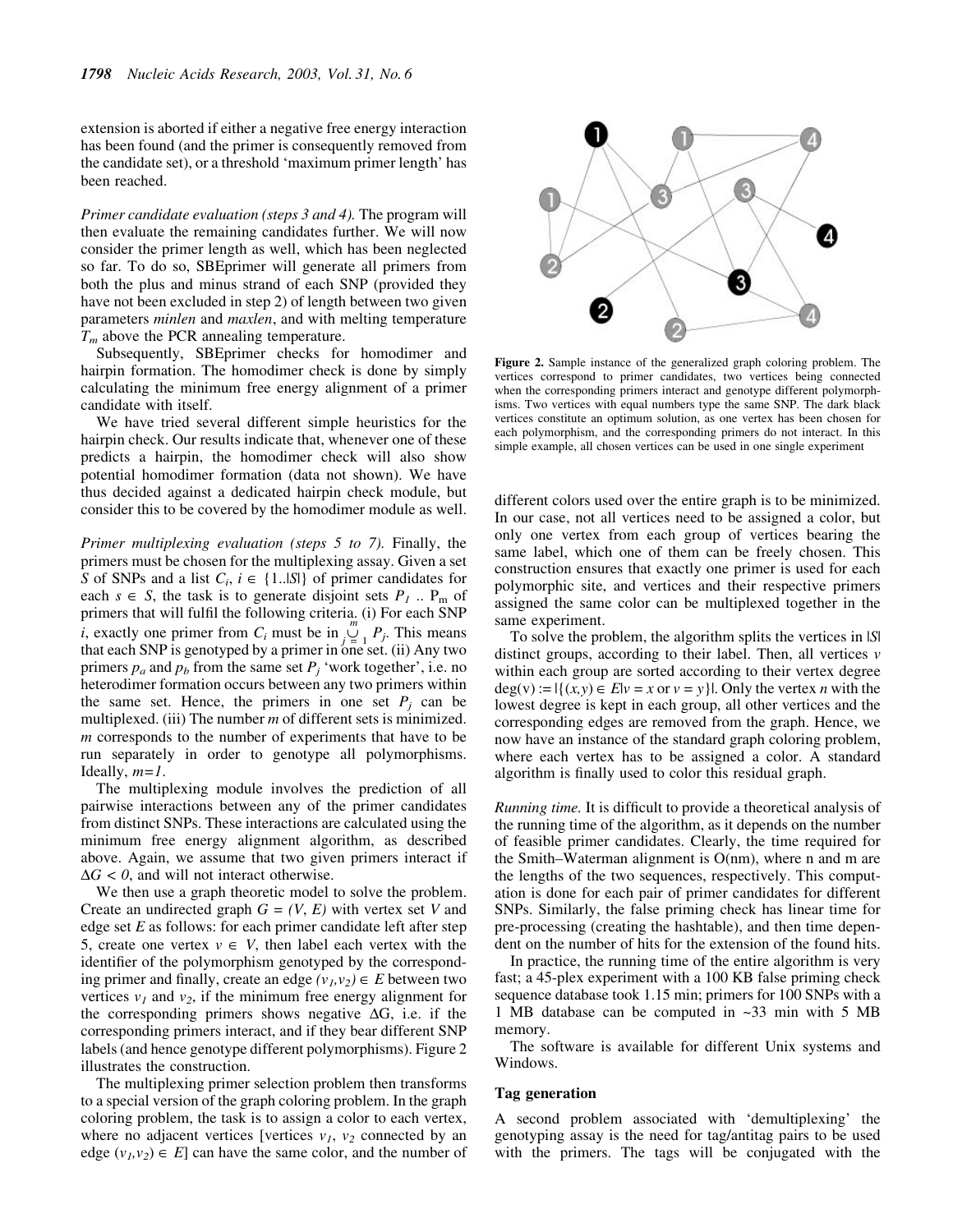minisequencing primer, the resulting oligo having a dual function: the primer part is required for the single base extension reaction, whereas the tag part sorts the extended primer to its corresponding antitag on the bead or chip surface, thus enabling simple readout of the results.

For this to work, there must not be any crossreactivity between the tags and antitags. (i) Each tag must bind to its corresponding antitag. (ii) A tag must not bind to a `foreign' antitag. (iii) No two tags should bind to one another (including the homodimer case). (iv) No two antitags should bind to one another (including the homodimer case).

The problem of designing DNA tag/antitag systems satisfying requirements (i) and (ii) has been previously described. Frutos et al. (16) use a coding theory approach with Hamming distance conditions to avoid crosshybridization. They design octamers with 50% G-C content, differing in at least four bases from each other. The approach followed by Brenner (17) implies the construction of the largest possible  $\lambda$ -free code for a given  $\lambda$ . Morris *et al.* (18) use De Bruijn sequences of order  $\lambda$ to obtain such  $\lambda$ -free codes. Ben-Dor *et al.* (19) extend this approach to incorporate a simple thermodynamic model, employing the 2-4-rule: the melting temperature in  $\mathrm{C}$  of a duplex is assumed to be equal to twice the number of A-T base pairs plus four times the number of G-C base pairs.

We felt these approaches had two shortcomings. First of all, interactions between different tags (and not involving any antitags) could also interfere with tag/antitag hybridization and thus a clear, strong signal. Secondly, and even more importantly, in order to obtain a high level of multiplexing one would clearly benefit from a more sophisticated thermodynamic model, taking into account, for example, effects of mismatches, bulges and dangling ends.

We have thus implemented the following greedy algorithm to generate such sets:

```
1 start with empty set T
2 repeat (add tags)
3 repeat (generate sequence)
4 generate a random sequence S and
      its complement S'
5 until S and S' form no homodimer
6 if both S and S' do not interact
    with any other sequence in T
7 add S, S'to T
8 until enough tags.
```
Where T is the set of tags and antitags generated so far. The generation of a new sequence  $S$  in line 4 is done base by base, drawing each base randomly and i.i.d. from the set {A,C,G,T}. New bases are added at the end of S until its melting temperature  $T_m$  reaches a predefined bound, say 60 $\degree$ C. This temperature is calculated as

$$
T_m = \frac{\Delta H}{\Delta S + R \ln C_T}
$$

where  $\Delta H$  and  $\Delta S$  are enthalpy and entropy changes of duplex formation derived from the nearest neighbor model, R is the gas constant, and  $C_T$  is the total molar concentration of strands.

Again, we assume that a check for homodimer formation will also catch hairpins, and the interactions in line 6 are calculated using the free energy alignment algorithm described above.

### Primer-tag pairing

One central idea of the assay is the independence of the minisequencing primers and the tag/antitag system. In principle, the same set of tags can be used for all experiments, and hence custom microsphere sets or DNA chips can be prefabricated and stored. One problem that needs to be considered is the possibility of interactions between primers and tags/antitags. This may force us to exclude certain tags for a specific assay. Note that we have so far checked for crosshybridization between the tags and antitags, but not considered the case where the primer binds to a tag or the combination between primer and tag leads to additional problems, as some undesired hybridization over the joint of the two may occur or primer foldback becomes a problem. Therefore, we also need to decide which tag to combine with which primer. The following problems need to be addressed. (i) Binding of a tag-primer pair to an undesired antitag on the microspheres or chip surface, leading to wrong signal. (ii) Binding of different primer-tag pairs to one another, leading to false extension in the minisequencing reaction. (iii) Foldback of a primer-tag pair onto itself, causing wrong primer extension and lower signal on the antitags due to competitive reactions.

We have implemented a computer program as part of the SBEprimer package that will, given the set P of primers, a set T of tags with  $|T| > |P|$  (i.e. we assume a larger number of tags to be given than primers), choose a subset of the tags and pair them with the primers, ensuring that the above problems are avoided. The process is straightforward: starting with a random pairing, the program will check for hairpins, dimerformation and crossreactivity between the primer-tag oligonucleotide and the antitags. These checks are performed using the free energy alignment algorithm as in the previous sections. If any problem is encountered, the involved tag/ antitag pair is discarded and replaced by a new pair from T. This is iterated until either a feasible combination is found, or no more tags remain in T to exchange.

The program will then output the list of primer-tag pairs and antitags to use in a format that can be used to directly order or assemble the oligonucleotides required.

## RESULTS

A set of 45 multiplexed minisequencing primers for scoring 45 SNPs in the human genome was selected using the SBEprimer program. Forty-five tag/antitag pairs were automatically chosen for these primers from a set of 250 generated by the software, and a final list of oligonucleotides that had the sequence of the tag and the minisequencing primer was generated for synthesis.

The MHC complex is located on chromosome 6 in the human genome, and target regions containing the 45 SNP sites were amplified using the PCR. Fifteen amplicons were generated using this technique; the PCR primers are available on our website. The amplicons were pooled together, and treated with shrimp alkaline phosphatase, which removes the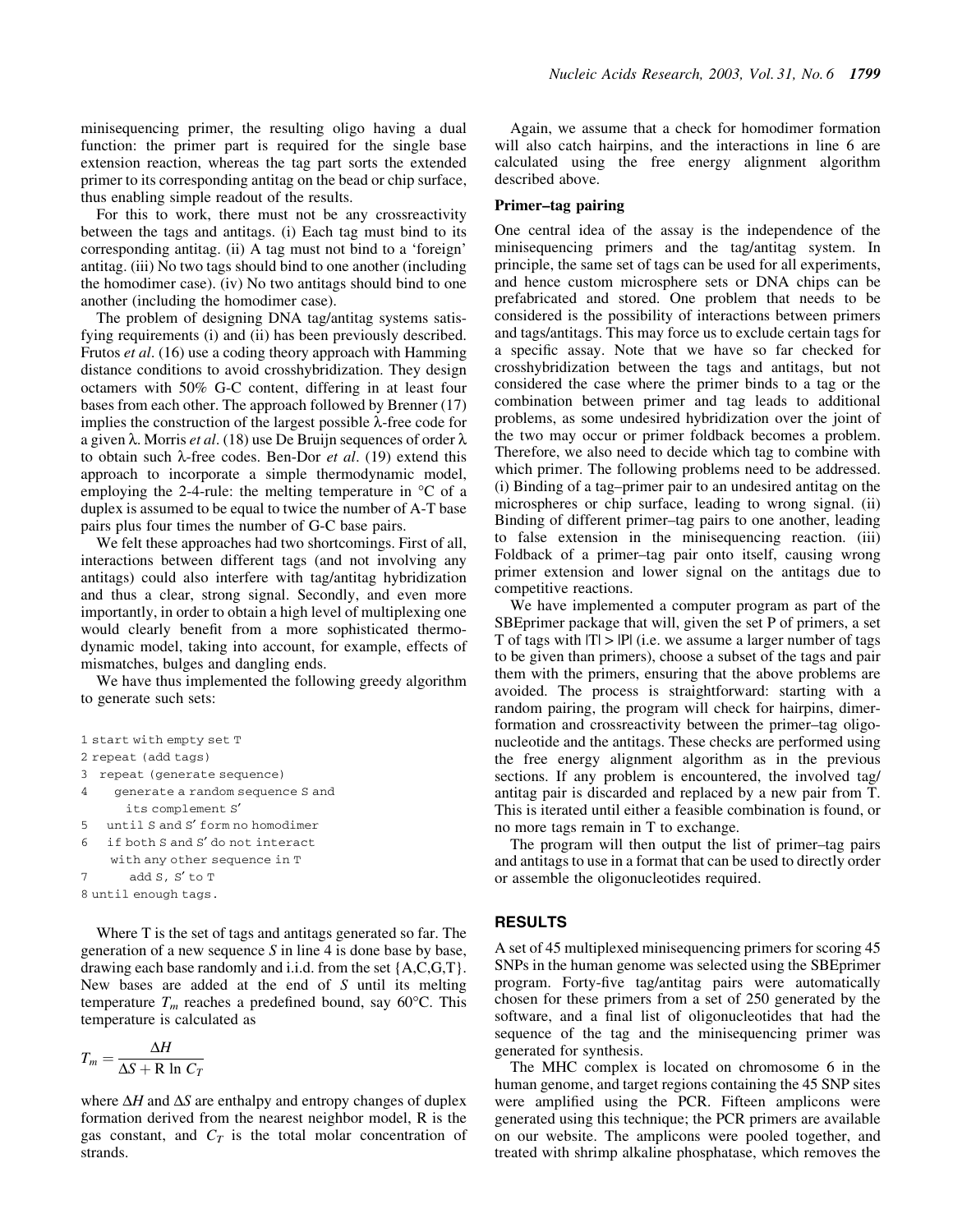excess unused deoxynucleotide triphosphates (dNTPs), and exonuclease I, which removes single-stranded primers used in the PCR.

Single base extension was performed in a  $10 \mu$ l reaction that consisted of the pooled, clean template, thermosequenase (0.75 U), thermosequenase reaction buffer, biotinylated ddNTPs  $(7.5 \mu M)$ , and 45 minisequencing primers  $(25 \mu M)$ , each primer). A single reaction was performed for each of the four biotinylated ddNTPs. The cycling conditions used were an initial incubation at 94°C for 10 s, and annealing and extension of the single base at 60°C for 10 s.

The reactions were then incubated with  $2 \mu$ l of microsphere mix that contained 45 microspheres conjugated to 45 antitags, which were complementary to the tags associated with each of the 45 minisequencing primers. The incubation allowed for the hybridization of tag/antitag pairs, and the capture (and thus demultiplexing) of the minisequencing primers that had now been extended by a single biotinylated ddNTP, onto microspheres. This hybridization was performed in a binding buffer that contained 100 mM Tris-HCl, 1 mM EDTA and 800 mM NaCl. The hybridization cycle consisted of an initial increase in temperature to 80°C, to allow for the denaturation of all DNA single strand interactions, followed by a stepwise decrease in temperature to 25°C, by holding at 70, 60, 50, 40 and 35°C for 1 min. This decrease in temperature allowed for the gradual annealing of the specific tag with its complementary antitag on the microsphere. Following hybridization, the microspheres were washed two times with the same buffer that also contained 0.02% Tween 20, to prevent the microspheres from sticking to each other, as well as the tubes they were contained in. The wash step was performed to remove all excess, unextended biotinylated ddNTPs that would bind non-specifically to the fluorescent stain. The hybridized minisequencing primers were then resuspended in 35 µl of buffer that contained streptavidin-conjugated phycoerythrin (23 nM), and incubated for 15 min at room temperature. The biotin-ddNTP extended minisequencing primers are thus stained with the fluorescent dye, which will be detected on the LUMINEX Flow-Cytometer. All reactions were transferred to 96 well plates to enable analysis by the LUMINEX Flow-Cytometer. Data were analyzed using Microsoft Excel.

The 45 SNPs were genotyped in a collection of 84 samples from the NIH Polymorphism Discovery Resource Set (Coriel Cell Repository, Camden, NJ). The background signal from a no template control sample was subtracted from each sample, and the nucleotide bases present at the SNP sites were identified using thresholds that considered both the absolute signal intensities from the incorporated ddNTPs and the relative signals from the two possible alleles. The genotypes for 35 of these SNPs were determined by conventional sequencing followed by analysis with Phrap and PolyPhred (20).

The results of multiplexed genotyping are presented in Table 1. Overall, the genotyping success rate was ~90% for the more than 3500 SNPs genotyped. Data for six representative SNPs are presented in Figure 3. In general, failed PCR is the single biggest cause of a no result. A small number of SNPs (14,33,40) had high background signals in unknown samples as well as in no template control reactions. This background, presumably due to some undesired interactions

Table 1. Multiplexed minisequencing performance

| <b>SNP</b>              | Genotypes called (%) | Concordance (%)          |
|-------------------------|----------------------|--------------------------|
| $\,1\,$                 | 89.3                 |                          |
| $\overline{c}$          | 94.0                 | 96.2                     |
| 3                       | 91.7                 | 98.7                     |
| $\overline{\mathbf{4}}$ | 86.9                 | 97.3                     |
| 5                       | 92.9                 | 100                      |
| 6                       | 97.6                 | 91.4                     |
| $\overline{7}$          | 92.9                 | 98.7                     |
| 8                       | 79.8                 | 98.5                     |
| 9                       | 72.6                 | 98.4                     |
| 10                      | 77.4                 | 100                      |
| 11                      | 82.1                 | $\overline{\phantom{0}}$ |
| 12                      | 95.2                 | 95.0                     |
| 13                      | 92.9                 | 91.0                     |
| 14                      | 86.9                 | 98.6                     |
| 15                      | 96.5                 | 98.8                     |
| 16                      | 96.4                 | 98.8                     |
| 17                      | 91.7                 | 94.8                     |
| 18                      |                      |                          |
|                         | 91.7                 |                          |
| 19                      | 72.6                 |                          |
| 20                      | 94.0                 | 100                      |
| 21                      | 94.0                 | 100                      |
| 22                      | 94.0                 | 97.5                     |
| 23                      | 97.7                 | 97.6                     |
| 24                      | 95.2                 | 95.0                     |
| 25                      | 97.6                 | 97.6                     |
| 26                      | 96.5                 | 97.5                     |
| 27                      | 97.6                 | 100                      |
| 28                      | 97.6                 | 100                      |
| 29                      | 96.5                 | 97.5                     |
| 30                      | 94.1                 |                          |
| 31                      | 66.7                 |                          |
| 32                      | 96.4                 | 90.1                     |
| 33                      | 50.0                 | 76.2                     |
| 34                      | 91.7                 | 100                      |
| 35                      | 91.7                 | 100                      |
| 36                      | 91.7                 | 100                      |
| 37                      | 91.7                 | 100                      |
| 38                      | 91.7                 | 96.1                     |
| 39                      | 91.7                 |                          |
| 40                      | 60.7                 |                          |
| 41                      | 94.0                 |                          |
| 42                      | 94.0                 |                          |
| 43                      | 89.2                 |                          |
| 44                      | 90.5                 | 97.4                     |
| 45                      | 86.9                 | 97.2                     |
|                         |                      |                          |

Forty-five SNPs were genotyped in 83 samples. Presented are the percentages of samples genotyped for each SNP in a single experiment, as well as the concordance with genotypes determined by conventional DNA sequencing.

between primers, necessitated the use of higher threshold levels. For a large number of SNPs, we genotyped by conventional sequencing the same NIH sample set. Concordance between the two methods for the majority of SNPs was 95–100%. Some SNPs showed lower concordance, including the three SNPs with high background signals. For other SNPs, the discrepancy centered on the identification of heterozygotes. For some samples, the flow cytometry data led us to review the sequencing data and identify a number of occasions where the automated sequence analysis software missed a heterozygote. In other cases, no obvious cause for discrepancy for specific samples could be identified and these are possibly due to allelic bias introduced by PCR or the sequencing reactions.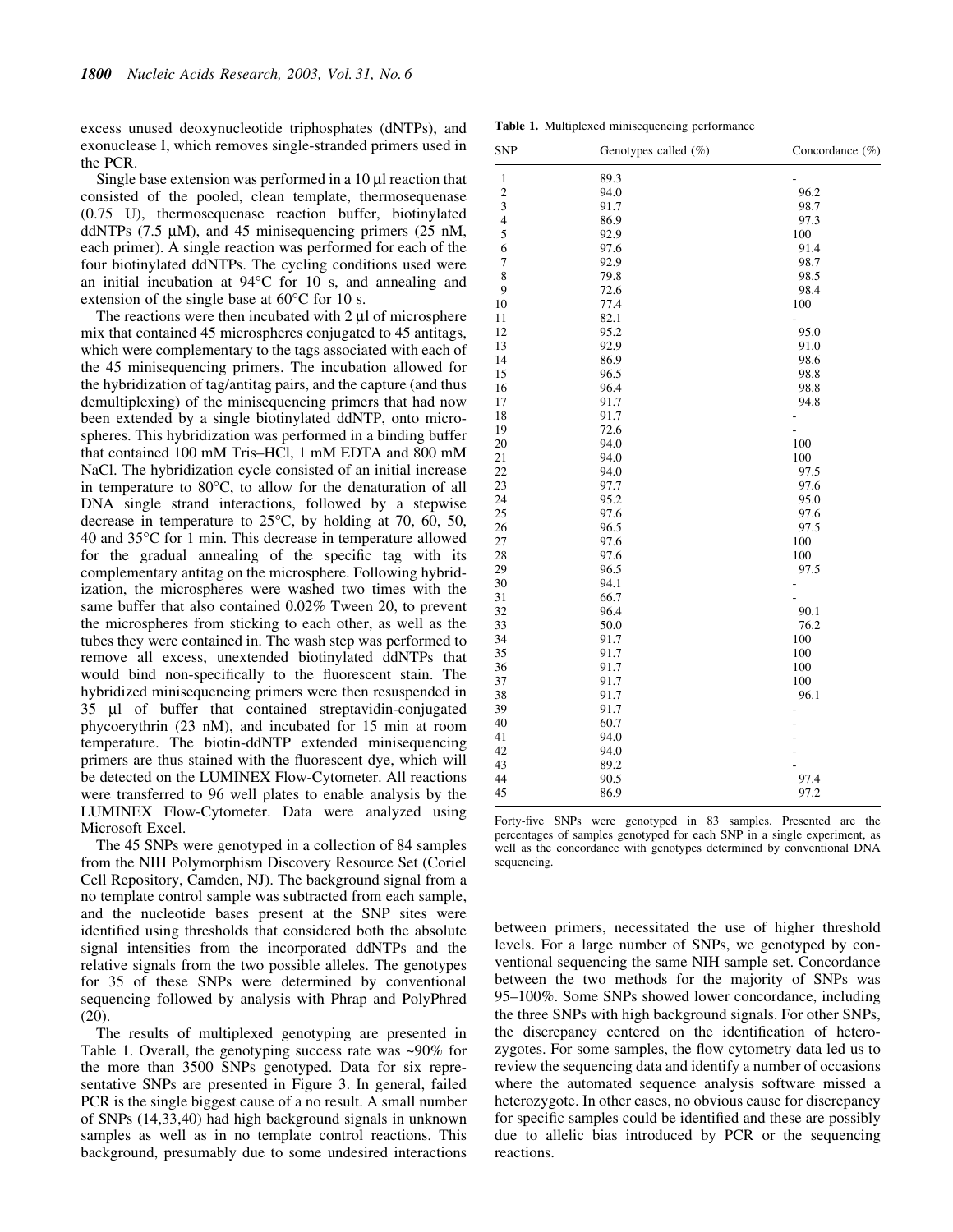

Figure 3. Multiplexed minisequencing results. Data from six representative SNPs from the 45-plex assay. The fluorescence intensities after subtraction of the microsphere autofluorescence for each of the two possible bases occurring at a given site are shown. Genotypes were assigned after setting thresholds on both the absolute intensities as well as the relative intensities from the two bases.

#### **DISCUSSION**

The results presented here show that automated primer design can significantly enhance multiplexed minisequencing as a tool for high-throughput genotyping. We have previously demonstrated multiplexed minisequencing using microsphere arrays and flow cytometry  $(5)$ , however a key to success is the careful design of minisequencing primers to avoid undesirable homo- or heterodimer interactions. Commercially available oligonucleotide design software has minimal multiplex primer design capability for PCR primers, none has multiplex primer design capability for minisequencing primers. The design of highly multiplexed minisequencing assays therefore involves extensive manual primer design, and is a rate limiting step in the development of new assays.

High throughput and low cost assays are not feasible without high levels of multiplexing; currently available genotyping tools need to be highly parallelized to satisfy the requirements of pharmacogenomics and of routine SNP analysis in medical institutions. Such applications might involve the scoring of millions of SNPs per day.

Such multiplexing is not possible without a way to `demultiplex' the experiment. We have demonstrated that this can be done using a tag/antitag system, which sorts the signals from the minisequencing reaction to the corresponding beads. The higher the level of multiplexing desired, the more complex becomes the problem of designing such a crosshybridization-free tag/antitag code, and the more relevant becomes a profound thermodynamic algorithm to predict interactions. We have generated a set of 250 such tags using the SBEprimer software and demonstrated its quality.

The selection of appropriate primers for the multiplexing assay is a second crucial requirement. Such primers must not false prime, and they must work together in the same assay. The manual design of minisequencing primers quickly becomes impossible if more than just a few primers are pooled together. The SBEprimer software can automatically design appropriate primer sets, and thus enables high levels of multiplexing.

One important feature of the SNP assay presented is its applicability to heterozygote detection. If two different alleles are present, the experiment will show high signal for both bases, and will make two base-calls. This is a must for any useful genotyping technology, and easily done with the assay presented here.

The quality of the results obtained on the 45-plex experiment presented with its high ratio of true to false signal indicates that much higher levels of parallel genotyping can be achieved using the flow cytometry-based technology with the SBEprimer software package; it is likely that much higher levels of multiplexing are possible.

#### **CONCLUSION**

Our results show that minisequencing can be adapted to be a powerful tool for high-throughput, cost-efficient genotyping. The simultaneous screening of 45 polymorphic sites has been demonstrated, with basecalls confirmed by independent sequencing. The manual design of such multiplexed genotyping assays is a laborious process, but can be highly automated using the SBEprimer package presented in this work.